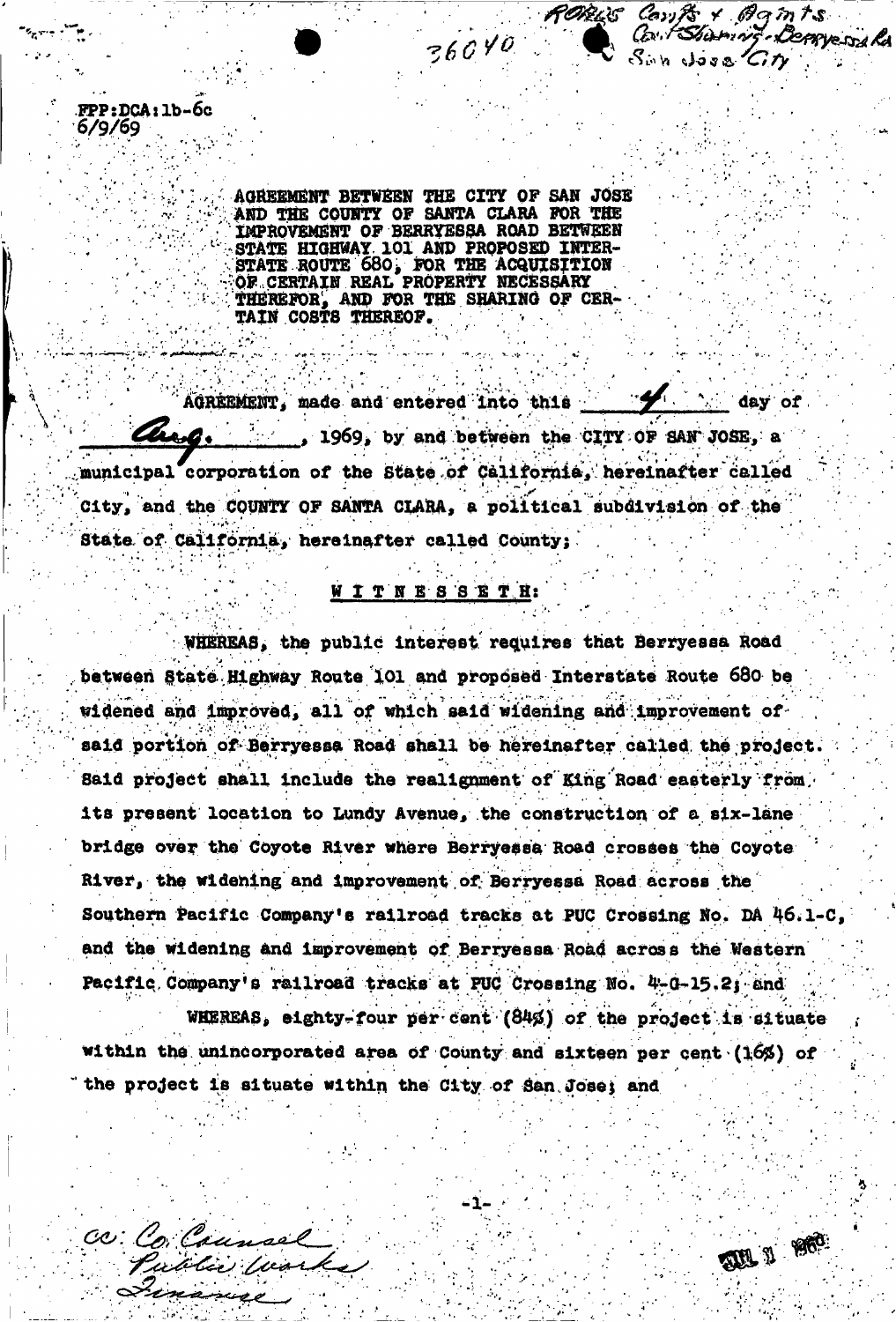WHEREAS, City and County desire to accomplish said project by a joint effort;

NOW, THEREFORE, for and in consideration of their covenants and agreements hereinafter set forth, and subject to the terms, conditions and provisions herein contained, the parties hereto do hereby agree as follows:

1. Plans and Specifications. County shall, at its sole cost and expense, proceed with diligence to prepare plans and specifications for the. project and submit said plans and specifications to the City for its approval.

2. Acquisition of Real Property. County shall acquire all the real property required for the project.

3. Award of Contract. After approval by the City and County of the plans and specifications for.the project and the real property necessary for the project has been acquired either by a deed having been recorded or an order for immediate possession having been obtained and served on all necessary parties and having become effective, County shall forthwith advertise for bids for the construction of the project and subject to and in accordance with applicable laws, award a contract or contracts for the construction of the project in accordance with said plans and specifications. County shall administer any such contract or contracts and shall furnish all engineering services and inspection necessary » for the completion of the project in accordance with said plans and specifications. County shall pay for.the construction costs of the project.

4. Sharing of Total Costs of the Project. County agrees to pay 84% of the total costs of said project. City agrees to pay 16% of the total costs of said project, or the sum of \$229,000.00, which is estimated to be 16% of the total costs of the project, whichever is less. It is understood that the total costs of said project shall include construction costs and acquisition costs of the project. City agrees to, deposit the said sum of Two Hundred Twenty-nine Thousand Dollars  $(*229,000.00)$  (which is estimated to be  $16\%$  of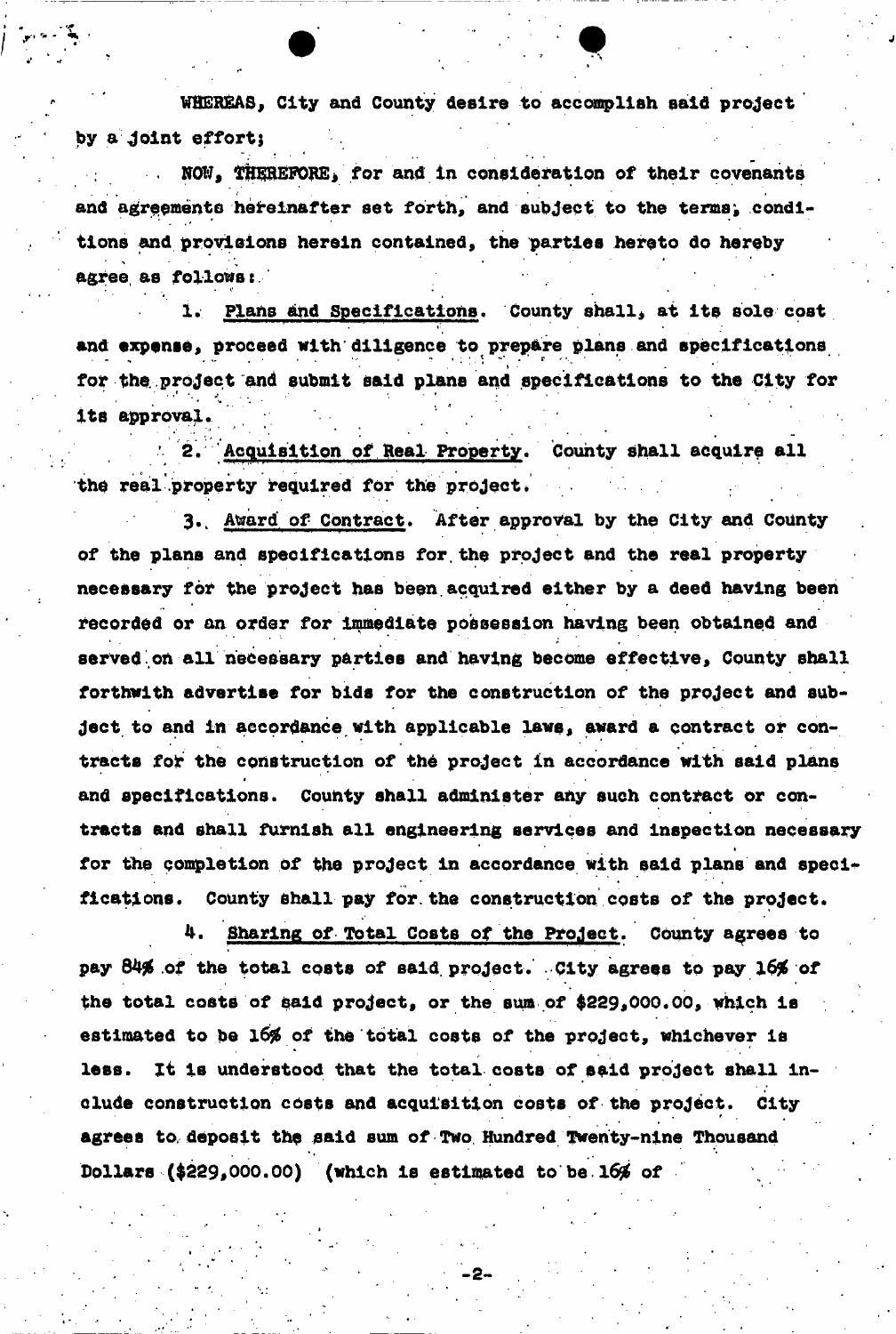the total costs of the project) with County before the award of the construction contract for the project. County agrees to expend such money deposited by City for the total costs of the project.

Construction Costs. "Construction costs" as used in this agreement shall mean the total of all costs and expenses incurred by County in connection with the project relating to engineering, preparing plans and specifications and contract documents, publication, advertising and printing, inspection and supervision, and the final cost of the construction contract or contracts awarded by County for the project (including the cost of any extra work or materials, except for sanitary sewer facilities and appurtenances, not included in the contract price. of said construction contract but provided for and authorized by City and County in accordance with the provisions of the contract documents), and costs of railroad work performed or incurred by Southern Pacific Company or Western Pacific Railroad Company in connection with the project which is required to be borne by City and County. Construction costs shall not include the costs of labor and materials of the construction and installation of any and all sanitary sewer facilities and appuxtenances thereto.

Acquisition Costs. "Acquisition costs" as used in this 6. agreement shall mean the sum total of all acquisition costs incurred by County in connection with the acquisition of the real property required for said project, including, but not limited to, appraisal fees, title insurance fees, escrow fees, costs of preparation of diagrams, maps, descriptions and other documents, purchase price of the real property, and all court costs, including jury fees, expert witness fees and witness fees.

7. **Maurance.** County shall require any contractor awarded a contract for any portion of the project to secure and maintain in full force and effect at all times during the construction of the project and until said project is accepted by County, public liability and property damage insurance in forms and limits of liability satisfactory and acceptable to both City and County, insuring the City and County and their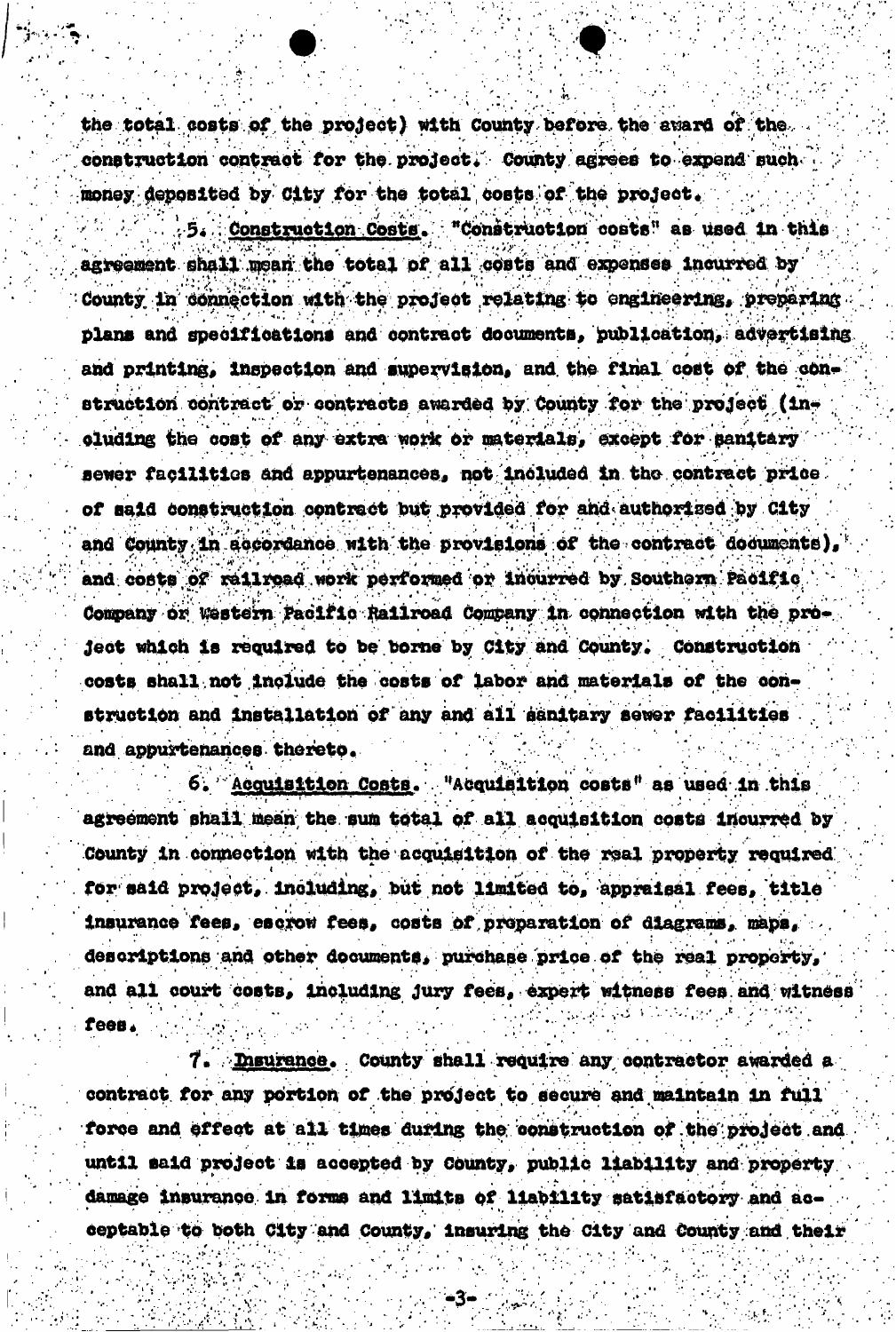respective officers and employees from and against any claim, loss, liability, cost or expense arising out of or in any way connected with the construction of the project.

Said policy shall contain a provision that the insurance afforded thereby to City and County and their respective officers and employees shall be primary insurance to the full limits of liability of the policy and that if the City or County or their respective officers and employees have other insurance against a loss covered by such policy. that other insurance shall be excess insurance only.

8. Records and Accounts. County shall keep, maintain and render available for inspection by City or its authorized representatives records and books which will provide a complete and accurate account of all costs, fees and expenditures made by County on the total costs of the project. Upon completion of the project, County shall prepare and furnish to City a final detailed accounting in full of the total costs of the project.

9. Final Accounting. In the event that the said accounting shows that the amount of money deposited by City with County pursuant to Paragraph 4 hereof is less than 16% of the total costs of the project, City shall not be required to pay any additional sum to County. In the event the said sum deposited by City with County pursuant to Paragraph 4 hereof is more than 16% of the total costs of the project, County shall pay to City the difference between the said sum so deposited and 16% of the total costs of the project.

10. Annexation. In the event that any territory within the project on which improvements are constructed is annexed to City before the date of approval of said plans and specifications by City and County,

Щ.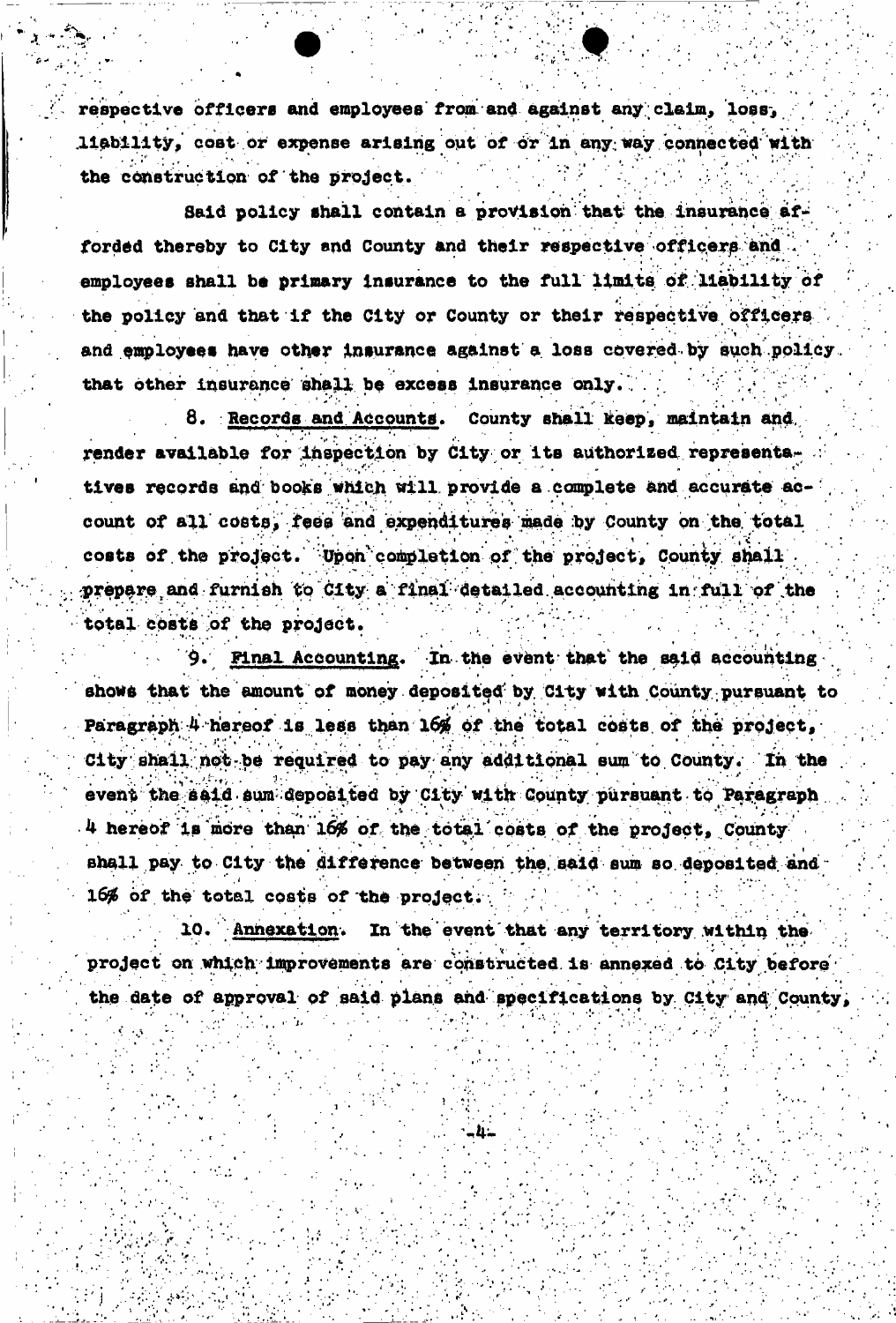County's sh&re of the total costs of the project shall be reduced by *the* ratio thd amount of territory so annexed bears to the total area of the project.

ll. It is understood and agreed that the cost of labor and materials incurred by County for the installation and construction of sanitary sower facilities and appurtenances thereto in connection with the construction contract or contracts awarded by County for the project shall be shared by City and County in accordance with the terms and provisions of an agreement to be entered into between City and County.

WITNESS THE EXECUTION HEREOF the day and year first hereinabove set forth.

Amogal attinsi vision Chief Attorney

ATTEST:

APPROVED AS TO FORM: CITY OF SAN JOSE a municipal Corporation, **By** 2500 大阪のある

**HAMARIA** And : Deputy

City

COUNTY OF SANTA CLARA

Bу Chairgan, Supervisors

m i *m* 

**County** 

*'-sti* 

**ATTEST:** 

CESSR of the Board of Supervisors

**APPROVED AS TO FORM** 

UTY COUNTS COUNSEL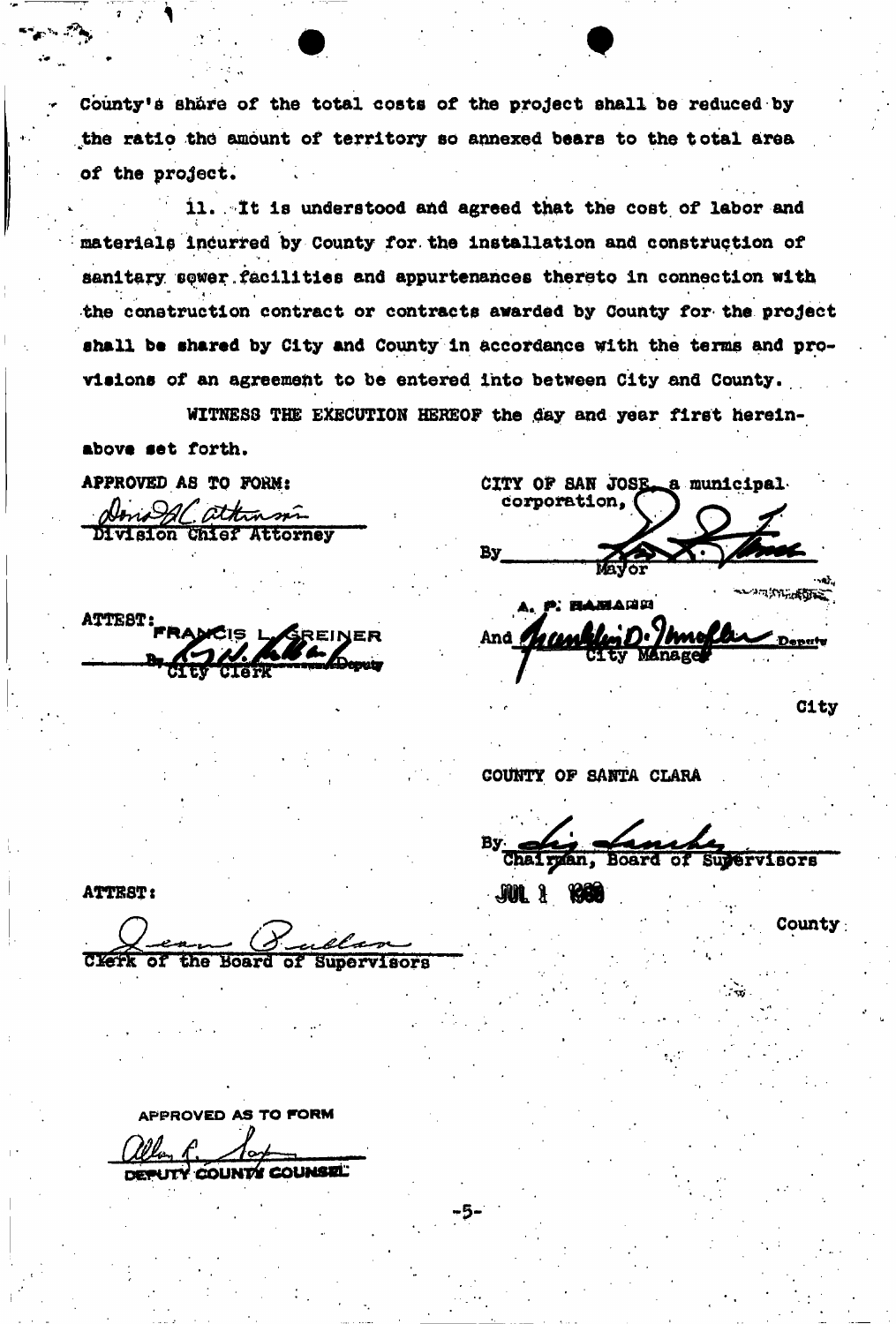# **County of Santa Clara**

 $\sim$   $\sim$ 

**Office of the Board of Supervisors**  524 County Administration Building . 70 West Hedding Street San Jose, California 95110 299-2323 Area Code 408

man a manager of the

## **California**

 $\bullet$ 

|                                                                                                                                                                                                                                    | Date           | July 3                          | 1969       |  |  |
|------------------------------------------------------------------------------------------------------------------------------------------------------------------------------------------------------------------------------------|----------------|---------------------------------|------------|--|--|
| The Board of Supervisors at its meeting of _______ July 1                                                                                                                                                                          |                |                                 | 1969       |  |  |
| Referred to ___ Public Works                                                                                                                                                                                                       |                |                                 | Department |  |  |
| Agenda Item # 6 Description Authorized execution of Cost Sharing Agreement                                                                                                                                                         |                |                                 |            |  |  |
| with City of San Jose for improvement of Berryessa Road between State Routes                                                                                                                                                       |                |                                 |            |  |  |
| 680 and 101<br>Dorothy Jog and this wilder<br>Directive 5tudy and Recommendation<br>Report<br>Preparation of Necessary Papers<br>_ Appropriate Action<br>Remarks In considering the above matter Supervisor Calvo Hequested Public |                |                                 |            |  |  |
|                                                                                                                                                                                                                                    |                |                                 |            |  |  |
| item circled in red on attached Summary Sheet.                                                                                                                                                                                     |                |                                 |            |  |  |
|                                                                                                                                                                                                                                    | <b>ATTEST:</b> | JEAN PULLAN, Clerk of the Board |            |  |  |
| $\overline{\mathbf{Q}}_{7844}$                                                                                                                                                                                                     | By_            | <b>B.</b> Lear                  |            |  |  |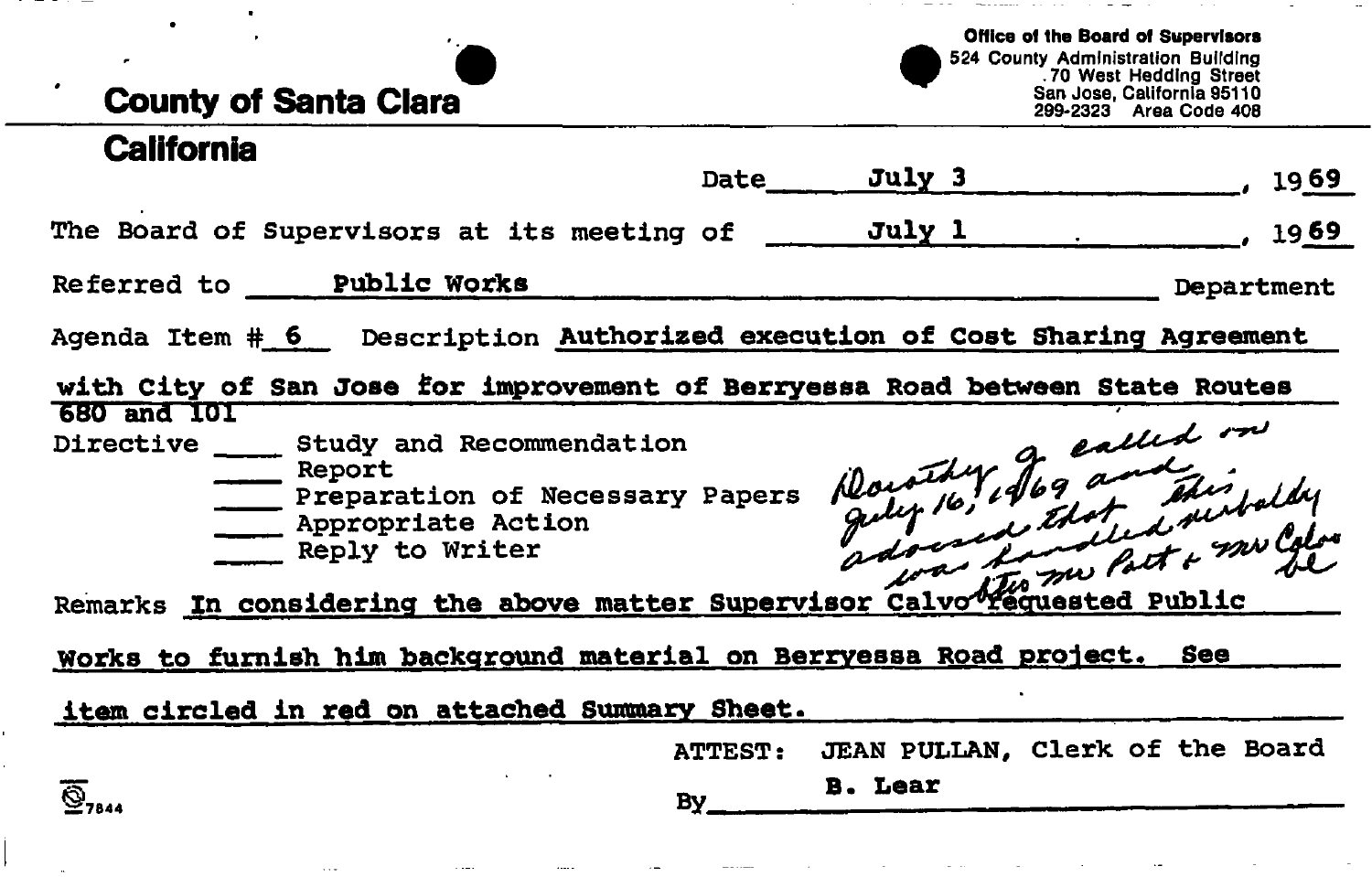**July 2, 1969** 

**Hr. A. R. Turturici Director of Public Works City of San Jose First & Mission Streets San Jose, California** 

#### **Cost Sharing**

**Subject: Agreement with City of San Jose For the approvement of Berryessa Road btw State Route 680 and State Route 101** 

#### **Dear Mr. Turturicis**

**Enclosed you will find an original and ^swo copies of an agreement between the County of Santa Clara and the party (ies) named above. The Board of Supervisors at its regularly scheduled meeting on J^ly 1# 1969# authorized its Chairman to execute this agreement on**  behalf of the County.

**After execution of all copies, we would appreciate your**  returning **ONe** copy (ies) to this office.

**Very truly yours,** 

**JEAN PULLAN, Clerk of the Board of Supervisors** 

**By** 

**Deputy Clerk** 

jHfb Encls. **CCs Public works Dept.,County** 

**No. 1**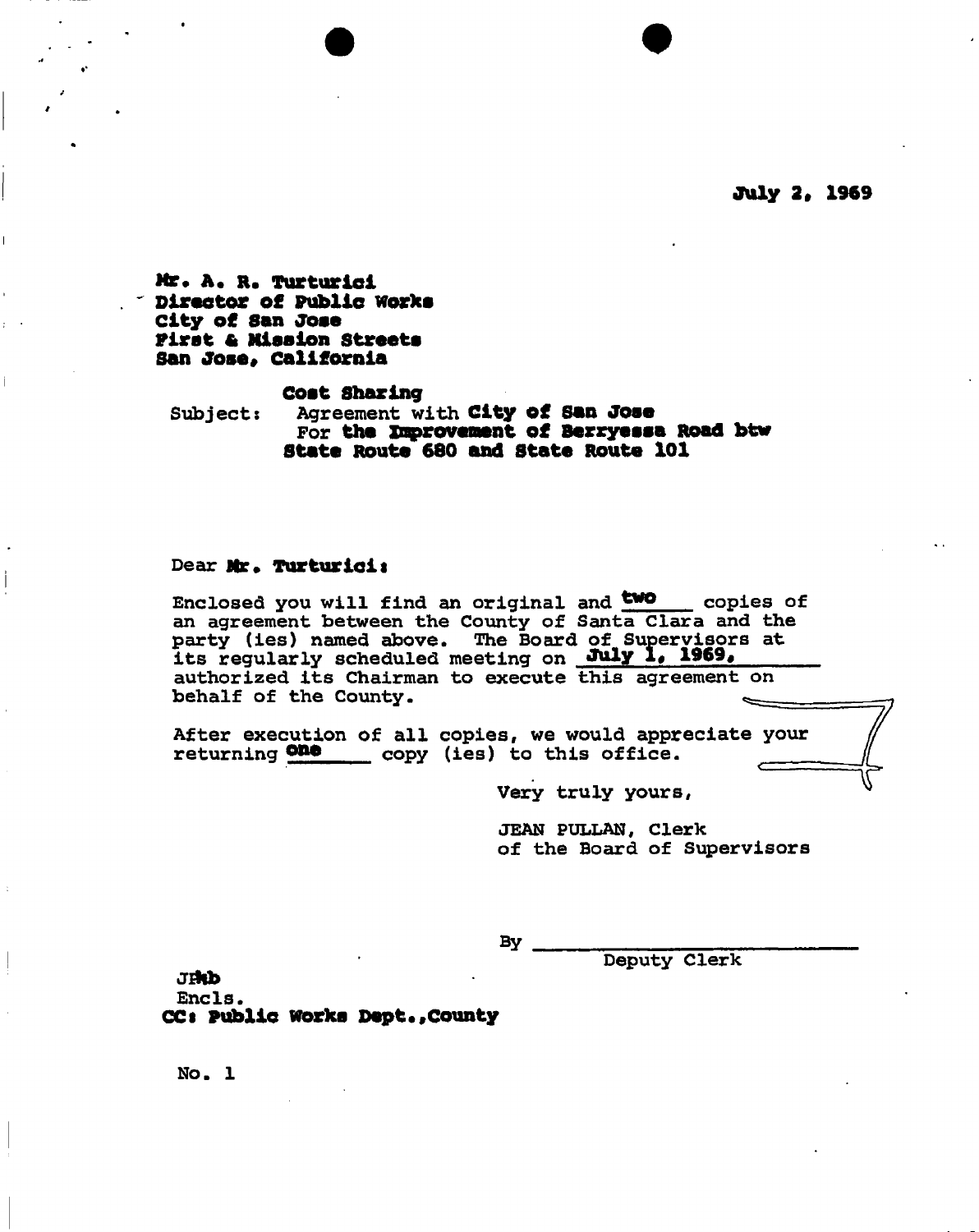|               | المنبور<br>County of Santa Clara                                                                                                                                                     | Department of Public Works<br>County Office Building<br>20 West Hedding Street<br>San Jose, California 95110 |
|---------------|--------------------------------------------------------------------------------------------------------------------------------------------------------------------------------------|--------------------------------------------------------------------------------------------------------------|
| California    | TRANSMITTAL MEMORANDUM                                                                                                                                                               | S.D.                                                                                                         |
|               | DATE:                                                                                                                                                                                | June 20, 1969                                                                                                |
| FOR:          | July 1<br>BOARD OF SUPERVISORS AGENDA OF                                                                                                                                             | 19,69                                                                                                        |
| FROM:         | MONTINI, DESIGN,<br>PUBLIC WORKS                                                                                                                                                     |                                                                                                              |
| <b>TITLE:</b> | COST SHARING<br>AGREEMENT<br><b>THE</b><br><b>BETWEEN</b><br>-OF<br><b>COUNTY</b><br><b>THE</b><br>OF<br><b>JOSE</b><br>FOR<br><b>CITY</b><br>SAN<br>THE<br><b>IMPROVEMENT</b><br>ΩF | SANTA CLARA AND<br>BERRYESSA ROAD                                                                            |

#### **DESCRIPTION:**

**This agreement provides for payment by the City of San Jose for their share of the cost of improving and widening Berryessa Road between State Route 680 and State Route 101. This project is expected to be advertised in October of this year.** 

**The estimated cost of the City's share of the project is \$229,000.00.** 

**Approval is recommended.** 

**Three (3) executed copies should be sent to the City of San Jose, attention: Mr. A. R. Turturici, Director of Public Works for execution by the City Council.** 

**LM:TAC:vlh** 

**attachments** 

|                                       | B                                |              |
|---------------------------------------|----------------------------------|--------------|
|                                       | <b>MALL</b><br>GN 50             |              |
|                                       |                                  | AGENDA DATA  |
|                                       |                                  | DATE:        |
|                                       |                                  | ITEM NO:     |
|                                       | こんじょうちょう                         | BOARD ACTION |
| APPROVED:                             |                                  |              |
|                                       | JAMES T. POTT, COUNTY ENGINEER \ |              |
| $\overline{\mathbb{Q}}$ 755 REV 10/65 | $PAGE$ of                        |              |
|                                       |                                  |              |